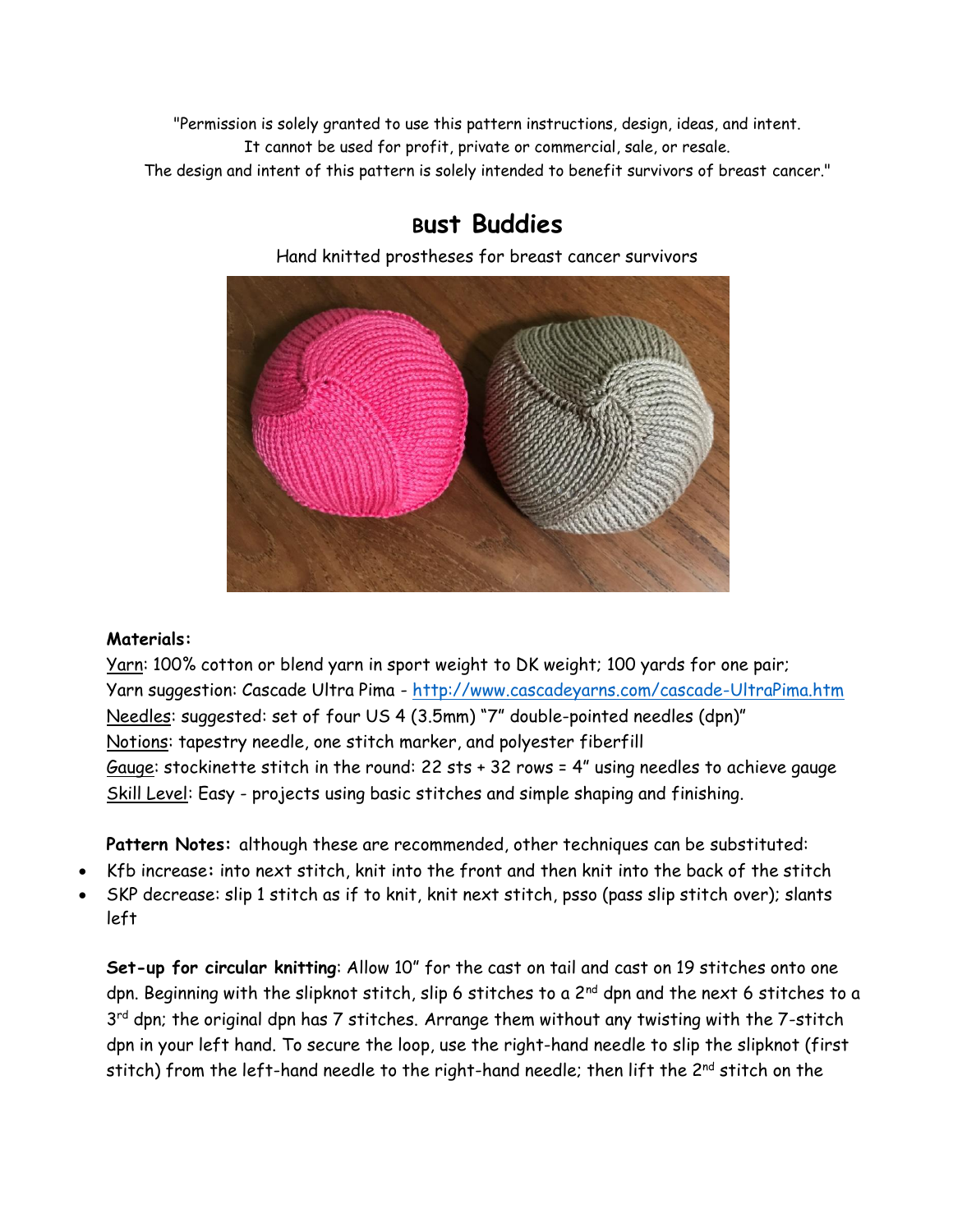right-hand needle over this stitch and off the needle, tugging on the tails to tighten up the stitch; each needle now has 6/18 stitches total and the circular knitting is connected. **Knit one round before beginning the Bust Buddy directions, placing a stitch marker on the first dpn.** 



**Directions**: Bust Buddies begin at the center back.

Round 1: \*kfb, k1\* repeat from \* all the way around – each needle has 9 sts/27 sts total Round 2 and all even rounds: knit

Round 3: \*kfb, k2\* repeat from \* – each needle has 12 sts/36 sts total Round 5: \*kfb, k3\* repeat from \* – each needle has 15 sts/45 sts total Round 7: \*kfb, k4\* repeat from \* – each needle has 18 sts/54 sts total Round 9: \*kfb, k5\* repeat from \* – each needle has 21 sts/63 sts total Round 11: \*kfb, k6\* repeat from \* – each needle has 24 sts/72 sts total Round 13: \*kfb, k7\* repeat from \* – each needle has 27 sts/81 sts total Round 15: \*kfb, k8\* repeat from \* – each needle has 30 sts/90 sts total Round 17: \*kfb, k9\* repeat from \* – each needle has 33 sts/99 sts total Round 19: \*kfb, k10\* repeat from \* – each needle has 36 sts/108 sts total Cup Sizes: A–Rounds 1 to 13; B–Rounds 1 to 15; C–Rounds 1 to 17, D–Rounds 1 to 19.



The last round is Round: A-14, B-16, C-18, or D-20 – knit.

Option: purl one or two rounds for a turning ridge

Remove stitch marker.

## **Shaping the top of the Bust Buddy:**

Every following dpn needle: \*knit to the last 2 stitches, SKP\* repeat from \* for EACH dpn needle continuously until 3 stitches remain on each needle.

Finishing: Rosebud closure: Cut the yarn leaving a 10" length and thread this on a tapestry needle. Insert the threaded needle through the remaining 9 stitches, then insert needle through stitches once more, then cinch tight. Push the threaded needle down through the center of the Rosebud to the inside of the Bust Buddy; no need to weave in this end. Stuff the Bust Buddies with polyester fiberfill. Return to the cast on tail. Thread this onto a